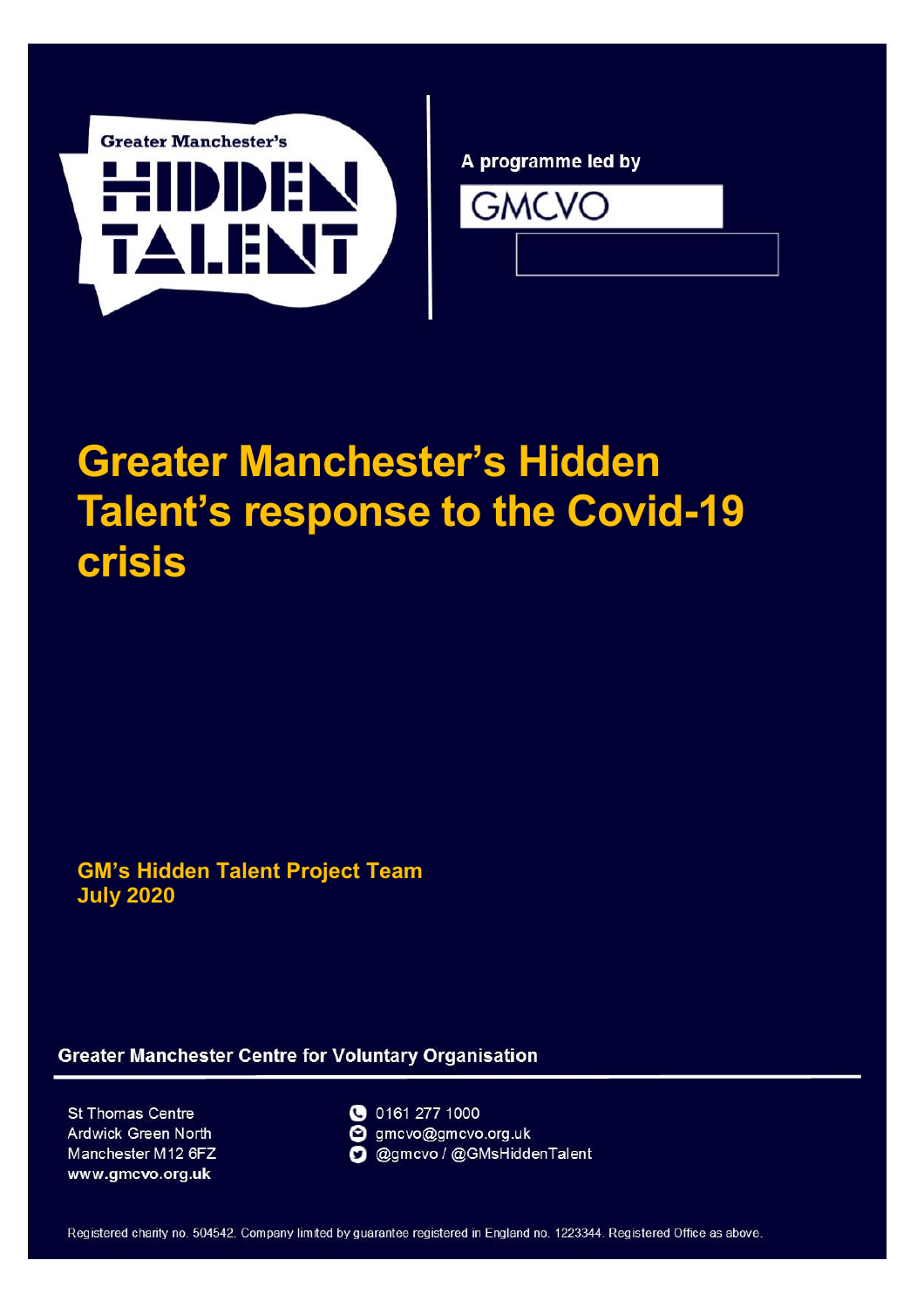# <span id="page-1-0"></span>**Contents**

| Conclusions and concomitant priorities for the remainder of the programme  16 |  |
|-------------------------------------------------------------------------------|--|
|                                                                               |  |







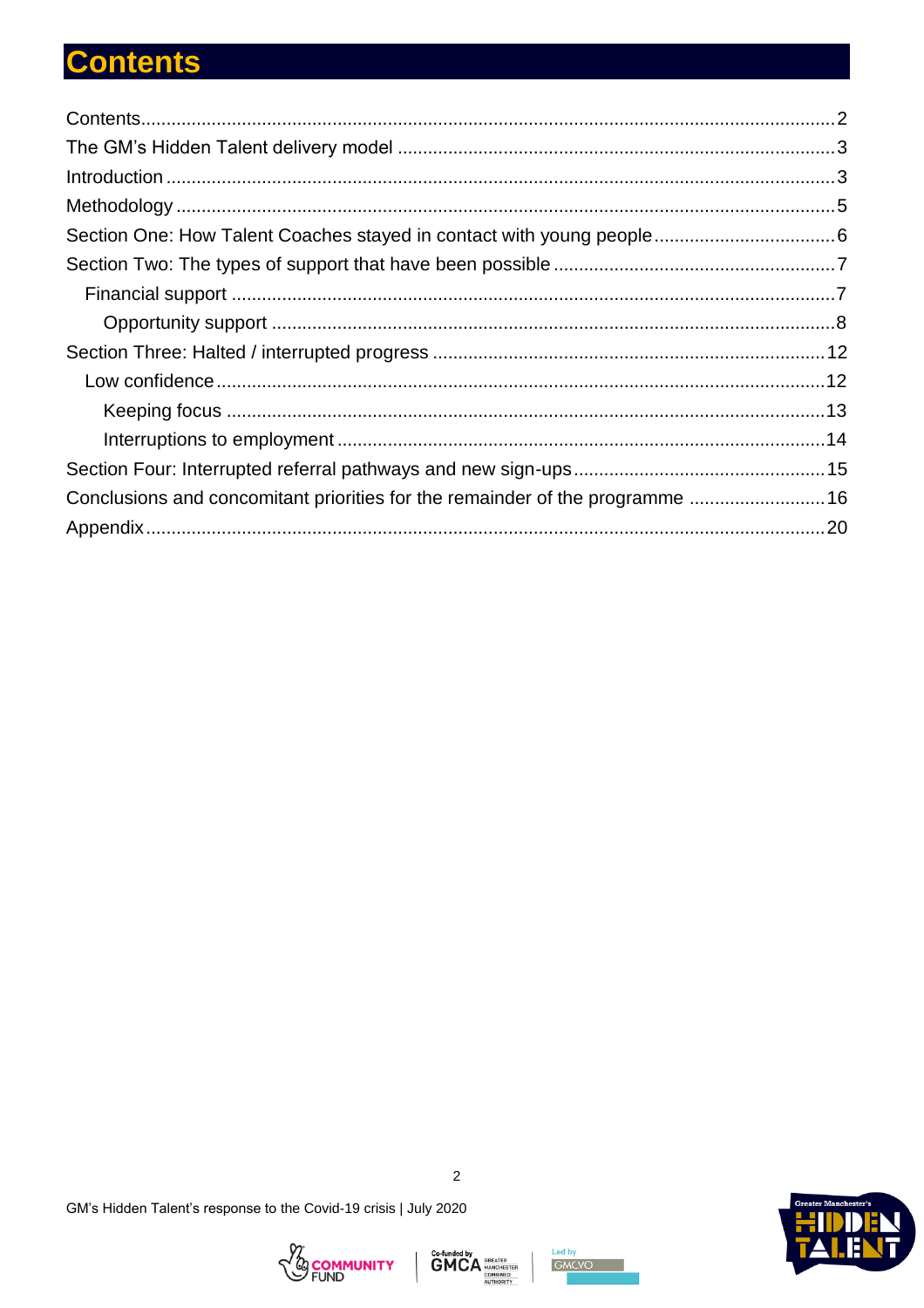### <span id="page-2-0"></span>**GM's Hidden Talent delivery model**

The Greater Manchester's Hidden Talent programme is led by Greater Manchester Centre for Voluntary Organisation (GMCVO).

GMCVO, through a Project Team of five staff members, provides infrastructure support to nine Delivery Partners who identify and support hidden young people<sup>1</sup> across all 10 Greater Manchester local authority areas. Eight of the nine delivery partners are local, community based VCSE organisations.

The Delivery Partners support hidden young people through one-to-one, holistic long and short-term, (dependent on need) support provided by a Talent Coach, who are employed by the Delivery Partners. There are 13 Talent Coaches working on GM's Hidden Talent.

For young people who joined the programme at launch in March 2019, support could last for the entirety of the programme (two years). Support can continue after a young person has found work. Talent Coaches provide support in all areas of a young person's life. It was a support model that ran successfully on Greater Manchester Talent Match, a youth employment programme led by GMCVO from 2013 to 2018.

All Talent Coaches can refer any of their young people to work with one of two **mental health practitioners**, employed by young people's mental health charity 42<sup>nd</sup> Street (who are an additional Delivery Partner). These practitioners are exclusively available to support GM's Hidden Talent participants for a combined four days a week. Effectively, this means young people have immediate access to support (as soon as they either self-refer, or, as is usual, they agree to their Talent Coach making a referral to 42nd Street).

GM's Hidden Talent is a voluntary programme: young people are not mandated to register and are free to stop receiving support if they want to.

The Delivery Partners have a range of expertise pertaining to work, skills and employability. They all operate a range of community-based services outside of their work on GM's Hidden Talent.

### <span id="page-2-1"></span>**Introduction**

l

This report has three aims:

- **To explore and explain how GM's Hidden Talent's employability support has adapted to young people's evolving needs throughout the Covid-19 crisis**
- **To illustrate the impact Covid-19 has had on the progress young people are making**
- **To spotlight emerging themes that require close monitoring and action for the remainder of the GM's Hidden Talent programme**









<sup>&</sup>lt;sup>1</sup> Hidden young people are those who are not in employment, education or training and not claiming any welfare benefits.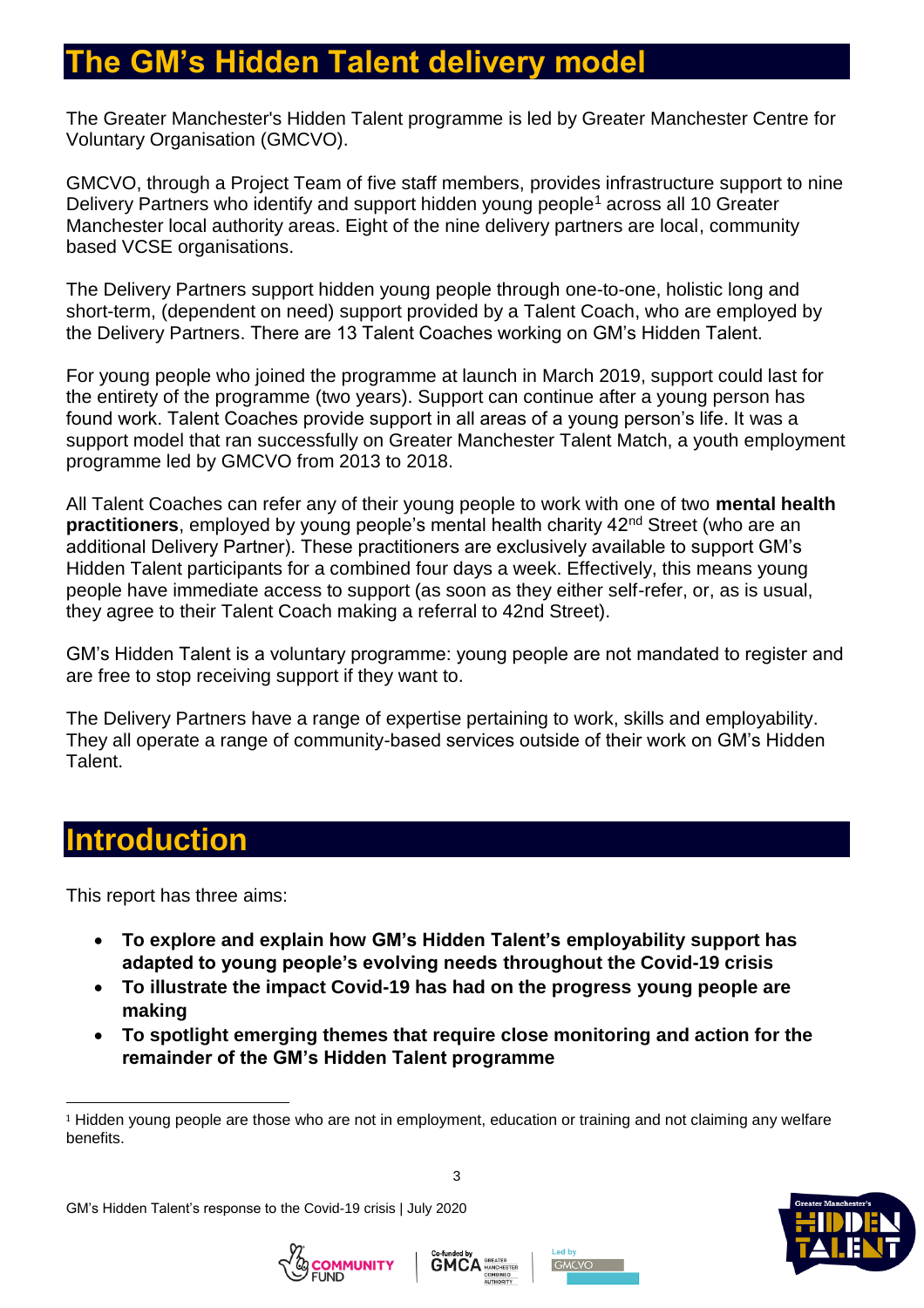GM's Hidden Talent has had to adapt to the unprecedented demands of living with Covid-19.

As a one-to-one employability support programme built on the principles of attending to the holistic needs of the individual; operating under the restrictions of social distancing has posed substantial challenges.

Prior to Covid-19, Talent Coach support was overwhelmingly delivered through face-to-face interaction with a young person. These meetings would take place in many different locations, at different times often determined by a young person's progression needs. For example, if a young person was struggling with severe social anxieties, a Talent Coach may begin meeting them in the home, before moving meetings into public spaces or that Talent Coaches' offices. First and initial meetings with a young person would sometimes happen in informal and 'neutral' public locations, where the person is at ease, like coffee shops. Specific examples of where and what Talent Coach delivery looked like pre Covid-19, will be examined throughout this report when contrasting with changes to working circumstances.

Between 23<sup>rd</sup> March and 1st June 2020, face-to-face meetings were no longer a possibility under government social distancing rules. Both the Project Team and the majority of Delivery Partners moved to remote working in the w/c 16th March.

Beneficiary eligibility is standardised, as are reporting and monitoring processes, but Delivery Partners and their Talent Coaches were chosen because they know what kind of support benefits young people in their communities. Therefore, they are free to decide on what type and what intensity of employability support a young person requires.

Accordingly, individual Delivery Partners and Talent Coaches were responsible for implementing their own changes to support delivery throughout the lockdown period. The Project Team, based at GMCVO, moved quickly to both facilitate and document these adjustments to the programme's delivery. It fast became clear that the flexibility of the programme's engagement with young people was proving resilient to the challenges of Covid-19. In the face of huge upheaval to the way they work, Talent Coaches were still having a hugely positive impact on young people's lives – despite inevitable limitations on what they would ordinarily be able to achieve, and, unavoidable interruptions to goal setting and action plans.

Now at a juncture whereby there is a gradual return to increased face-to-face contact between Talent Coaches and young people, the Project Team can reflect upon learning from the lockdown period. This report will highlight how employability support that is founded upon empathetic; high quality relationships, has been able to withstand the unforeseen pressures of Covid-19.

The strategies and approaches covered herein, press the case for national and regional recovery schemes (including job guarantee initiatives) to take into account the multi-faceted needs of young people. For those young people who are not in education, employment or training, facing multiple barriers to work and not claiming unemployment benefits, the current crisis has threatened to push them further from the workplace.

These young people frequently need support that extends beyond job searching and careers advice. They benefit from coaching and mentoring that moves back upstream; addressing general well-being and resolving difficulties around individual's living situations. This report will

GM's Hidden Talent's response to the Covid-19 crisis | July 2020







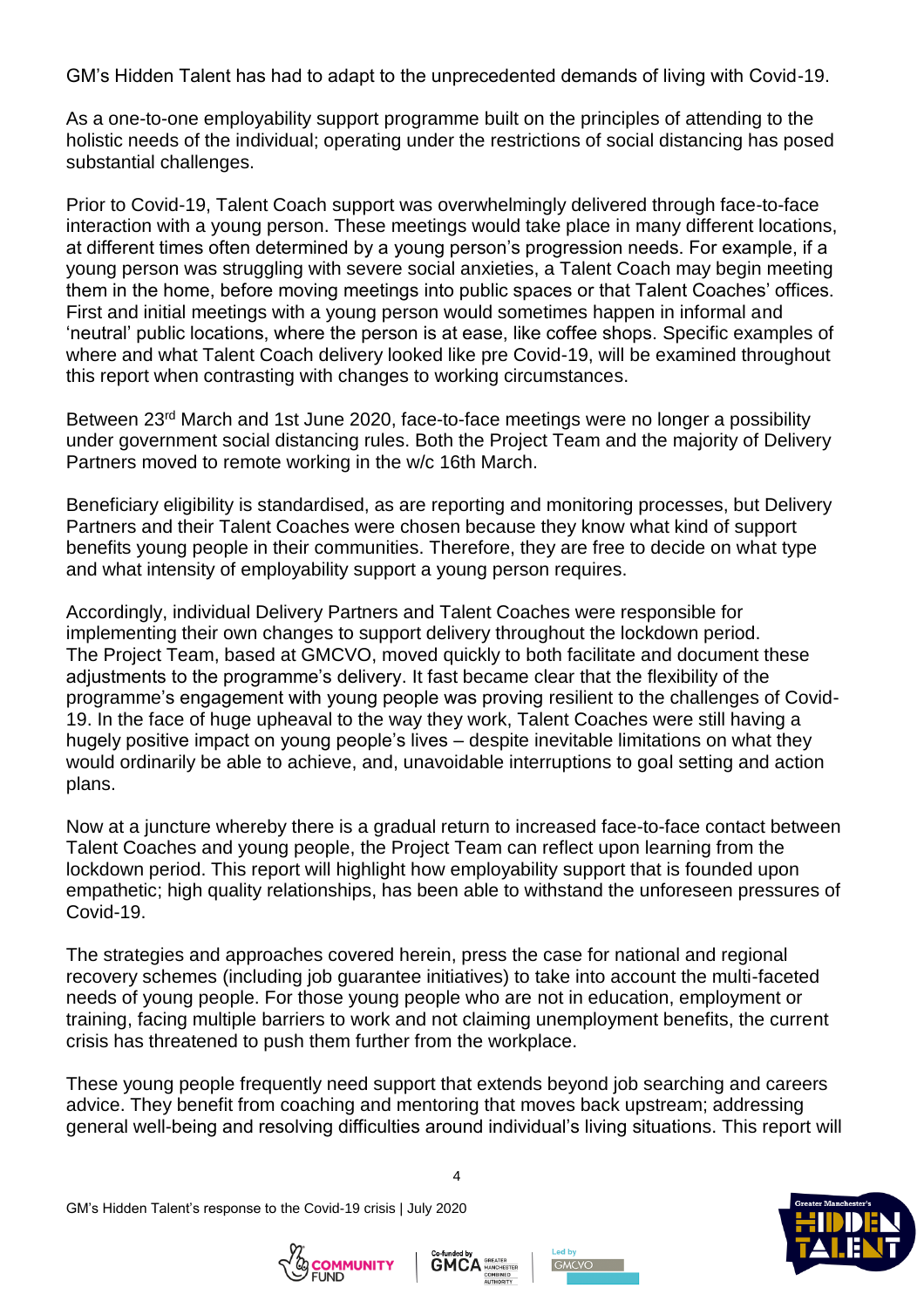showcase examples of this kind of work and how it has been so relevant during the Covid-19 crisis.

# <span id="page-4-0"></span>**Methodology**

The information within this report has been drawn from minutes from remote meetings with Talent Coaches and Delivery Partners; notes from individual phone calls with Talent Coaches; a survey of young people and analysis of the programme's data capturing systems.

GMCVO, as the lead organisation in the GM's Hidden Talent Delivery Partnership, communicates actively with all Delivery Partners over the delivery and management of the programme.

Prior to the Covid-19 pandemic, the Project Team met separately with Delivery Partner managers and Talent Coaches every quarter. Representatives from 42<sup>nd</sup> Street would attend both sets of meetings. All meetings were face-to-face. The Project Team would also meet managers and Talent Coaches outside of these sessions for a range of purposes, including but not limited to; training; meetings about targets, support needs and case studies; meetings to interview young people; and conducting of [peer evaluations.](https://www.gmcvo.org.uk/news/gms-hidden-talent-youth-panel-conclude-first-round-peer-evaluations) Phone call dialogue with Delivery Partners took place weekly, mainly through the Partnerships Officer.

In light of the fast-changing circumstances around Covid-19 in March, the Project Team arranged to move group meetings online and increased their frequency. Initially Talent Coach meetings moved to every third week and Delivery Partner meetings became monthly.

In-between these meetings the Communications and Employer Engagement Officer engaged all Talent Coaches in one-to-one telephone calls that expanded upon issues raised in group meetings. All Project Team members continued to speak individually with Talent Coaches around individual needs.

The terms of Partnership Agreements ask that all Delivery Partners record a range of pertinent information about young people's backgrounds, current life situations, aspirations and achievements. This information is captured through questionnaires and securely stored on Views, a customer relationship management database, and is updated throughout young people's time on the programme. The Project Team monitor this data to track a wide range of metrics relating to the programme's strategic objectives. Analysis of data on Views informed and is included in this report.

In addition to updating the Views database, Delivery Partners also submit Quarterly Reports to the Project Team. These provide narrative details of each Talent Coach's caseload, outlining any barriers to young people's progress and fleshing out the context behind successful outcomes e.g. starting a job or a course, engaging with a support service. Additional questions were asked in the Quarterly Report for April – June, to reflect the pressures of Covid-19. All of these Quarterly Reports were read and cross-referenced (with one another and earlier evidence from Talent Coaches) and instruct the conclusions of this report.

Also instructive, were the results of an anonymous survey completed by young people on the programme. The survey questions were co-designed by the Project Team and the Youth Panel, a volunteer group of young people aged 18-25 who at some point have experienced barriers to employment. The questions focused on the impact Covid19 was having on their

GM's Hidden Talent's response to the Covid-19 crisis | July 2020







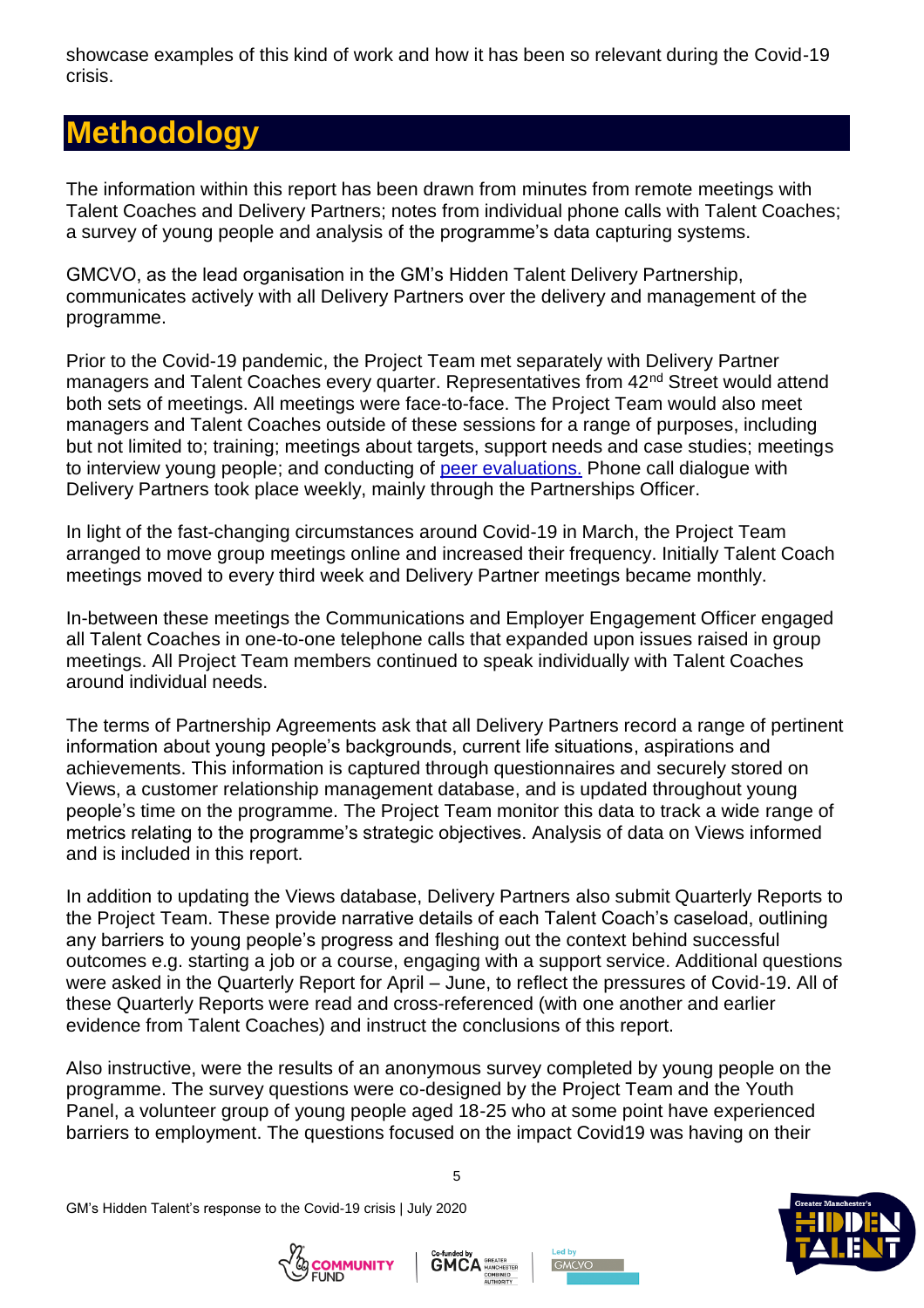involvement with GM's Hidden Talent and on their life in general. The Youth Panel ensured the questions were accessible to young people before they were placed into a Survey Monkey survey. The survey link was sent to Talent Coaches who forwarded it to young people.<sup>2</sup>

# <span id="page-5-0"></span>**Section One: How Talent Coaches stayed in contact with young people**

Working face-to-face establishes the trust in the relationship between the Talent Coach and the young people and is therefore integral to their role. As touched upon in the introduction section, Talent Coaches would meet with young people in all manner of settings:

- Sign-up and initial meetings have taken place in young people's homes
- Visiting young people living in shelters
- Walking around doing CV drops with young people
- Accompanying to interviews and open days
- Taking young people to first day in a new job
- Accompanying young people on travel training
- At the building where the Delivery Partner is based

After the imposed move to homeworking (one Talent Coach estimated that prior to homeworking under lockdown, for 10 years he had worked in roles that have been 90% faceto-face based), Talent Coaches offered their young people a variety of means of staying in touch. These included WhatsApp, text messages, emails and phone calls. Most Talent Coaches offered the opportunity for video calls but take-up for this was low.

In the early days of lockdown, Talent Coaches moved to let all young people know of the change to remote working. The overriding message was, "We are here for you, with whatever you need help with."

One Talent Coach said that he was contacting everyone on his caseload every day at the start of lockdown. From here, Talent Coaches said that contact with young people tended to average out at a frequency of once a week. This is echoed by young people who responded to a survey in late May, where 70 per cent of respondents said they had been speaking to their Talent Coach either once a week or every couple of days. The same number of respondents said they had spoken to their Talent Coach over the phone during lockdown.

In meetings and interviews, two Talent Coaches stressed that the voluntary nature of the programme influenced the frequency of their contact with young people:

*"These are adults who, in many instances have been reluctant to engage with support services – they are hidden young people. You can risk pushing young people away by over-contacting and making them think you are mithering them."*

One Talent Coach made the point that sustaining contact with a typically hard-to-reach group of young people was a success in and of itself.

 $\overline{a}$ 









<sup>2</sup> 19 young people completed the survey.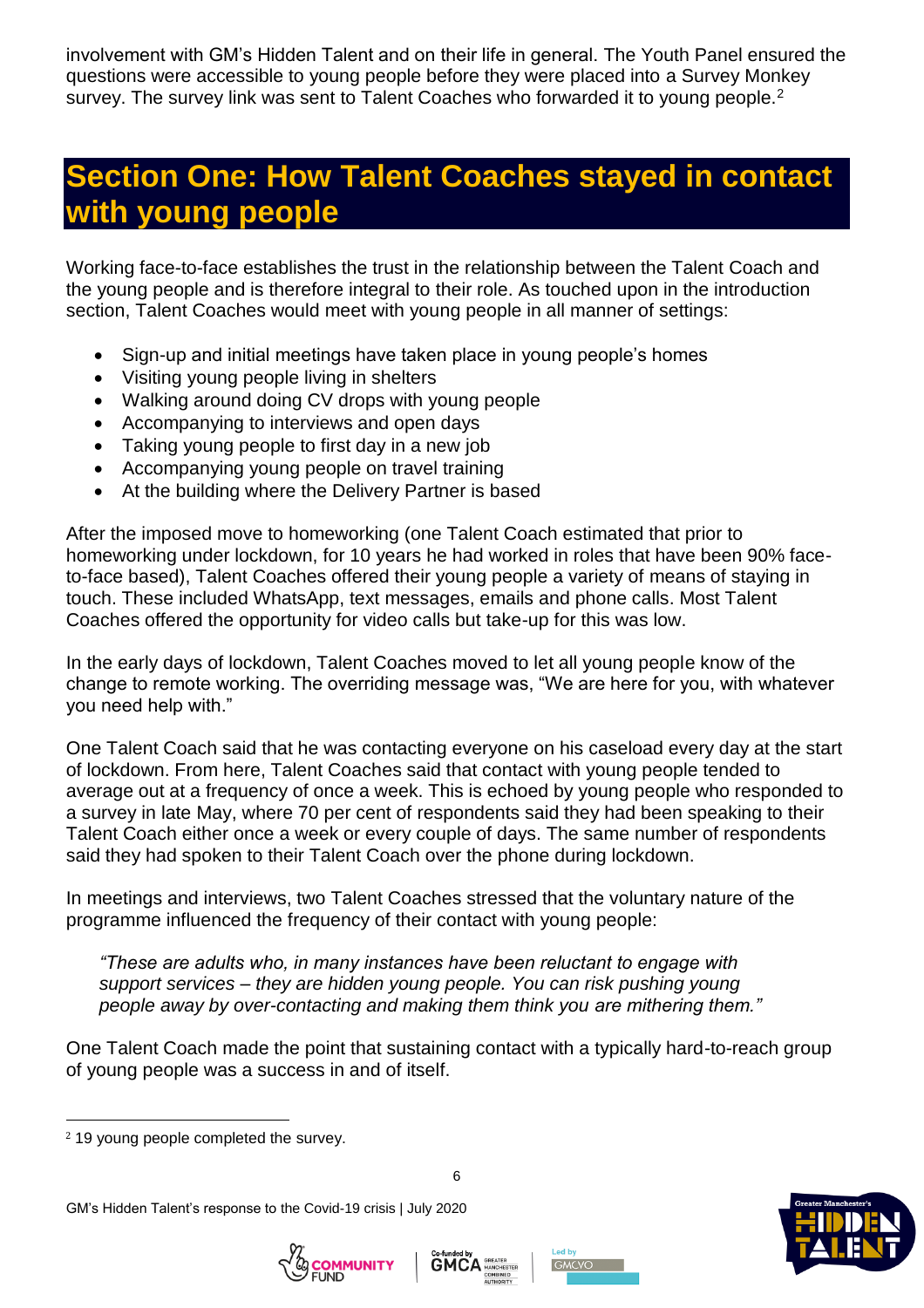*"Keeping in touch with my caseload and helping them out as much as I can, has been a success because the young people we work with could easily "drop off" without that face-to-face-work, mine haven't so I see that as a success."*

The key phrase here is 'helping them out as much as I can.' It is safe to deduct that young people have stayed in touch because of the nature of this help. In the aforementioned survey to young people, on a scale of  $0 - 100$ , with '0' being 'No help at all' and '100' being 'Incredibly helpful, young people's average rating of Talent Coaches' support through lockdown was 82.

Talent Coaches have reported that the longer they go without seeing some young people faceto-face, the more reluctant they are to have conversations over the phone. One Talent Coach in particular has had difficulty maintaining contact:

*"Some young people are no longer comfortable with weekly phone calls. The relationships I had formed have been strained due to the current climate, with young people more standoffish with me and the programme. I believe this is due to the limited help I can offer them."*

However, incidents of losing contact with people altogether have been minimal. Of 198 young people active on the programme at the time of writing, only 15 had not been contactable through lockdown.

Additionally, one Talent Coach reflected that where contact had been lost, reaching these young people had proved difficult before lockdown. They observed that 'one or two' were 'cosmetically involved to begin with', believing that it was the young people's parents who had pushed for them to join GM's Hidden Talent, with no real interest on their part.

## <span id="page-6-0"></span>**Section Two: The types of support that have been possible**

The young people participating in GM's Hidden Talent are not a homogenous group<sup>3</sup>. Young people join the programme with the ultimate aim of finding a job, but present with wide-ranging barriers to employment and varying degrees of work readiness. Their support needs are multifaceted. The Covid-19 crisis has reinforced how varied the Talent Coach role is, and how the help they provide reaches into all areas of a young person's life.

#### <span id="page-6-1"></span>**Financial support**

 $\overline{a}$ 

Talent Coaches have continued to assist young people with opening / re-opening claims for employment benefits (a process many young people find hard to navigate independently) albeit this has become a much more time demanding and difficult process.

In normal circumstances some Talent Coaches would sit with a young person to open / amend a claim. Doing so meant they could help young people interpret the finer points of the process and speak to advisors over the phone (the young people would say, "I'm sat with my youth worker, and I give them permission to speak to you.") Instead some Talent Coaches have had

GM's Hidden Talent's response to the Covid-19 crisis | July 2020









<sup>&</sup>lt;sup>3</sup> See **Appendix** for breakdown of the life situations of young people.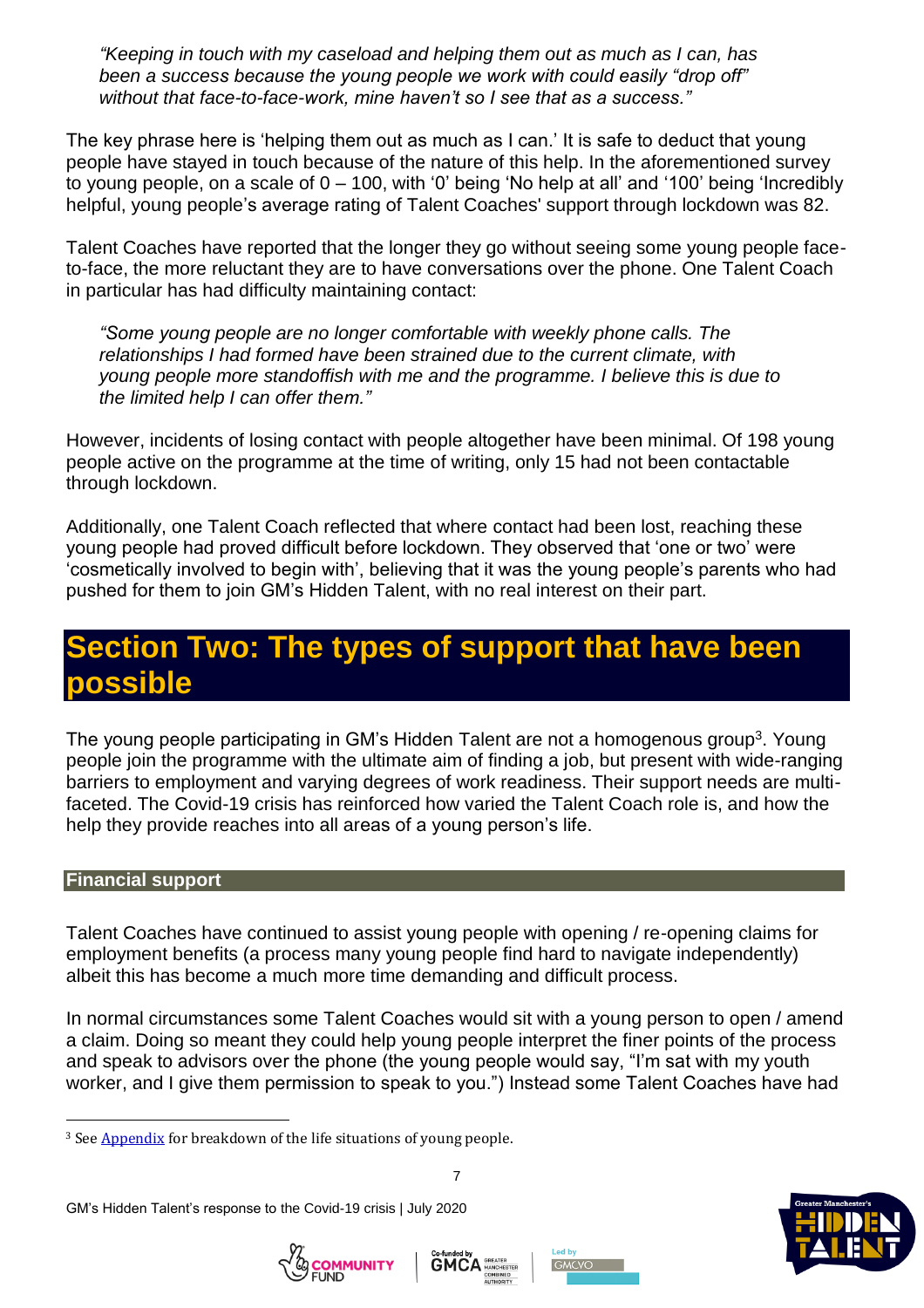to talk young people through the entire process over the phone and exchange picture messages to guide through steps that young people find difficult (ID verification). There was an instance of a Talent Coach helping a young person's mother interpret benefits paperwork over the phone, and another where a Talent Coach needed to work with a young person's girlfriend over the phone because he could not read or write.

One Talent Coach was talking two young people through the claiming process over the phone, but because the Gov.uk website was so slow and would not let the young people verify their ID, the young people gave up and refused to go any further.

One young person was struggling to navigate through from a national helpline number to their local Jobcentre in order to discuss repayment of an advancement on a Universal Credit payment. His Talent Coach used their good relationships with local Jobcentre staff to provide a direct local contact.

In the early days of lockdown one Talent Coach moved quickly to help young people on his caseload who were self-employed. These young people didn't quite grasp the technicalities of their employment status (they were paid by the construction company on whose site they worked, but still classed as self-employed) and needed the Talent Coach to research and explain their entitlements. This required the Talent Coach to be up to date with the latest government guidance and this enabled him and the young person to navigate the system together.

In one instance a young person did not have internet access. With permission from their management team and the young person, the Talent Coach used the young person's login details to access their DWP account and re-apply for a claim (the young person needed money for food).

One young person started an apprenticeship days before the lockdown kicked in. He was told he would be made redundant but the Delivery Partner employing his Talent Coach managed to negotiate furlough in place of redundancy with the Delivery Partner covering his wage.

#### <span id="page-7-0"></span>**Opportunity support**

Talent Coaches have continued to act as a key bridge, linking young people to employment and training opportunities.

Employment starts on the programme unsurprisingly slowed during the lockdown as the vacancy rate fell and opportunities became more limited, but 11 young people still moved into work between the end of March and 3<sup>rd</sup> July. Behind these job starts, lies a mix of intensive Talent Coach guidance and facilitation. These four examples offer a flavour of the breadth of this work:

 A young person was due to start a job on a Monday. The Saturday before, this young person's Talent Coach spoke with the young person's new manager about an outstanding DBS check. The Talent Coach explained how the paperwork was being processed and confirmed that on their first day, the young person would bring the ID documentation used in support of the DBS application. Furthermore, the Talent Coach confirmed what the role entailed. This was vital as the young person would be assisting testing for Covid-19. The Talent Coach confirmed how the young person would be







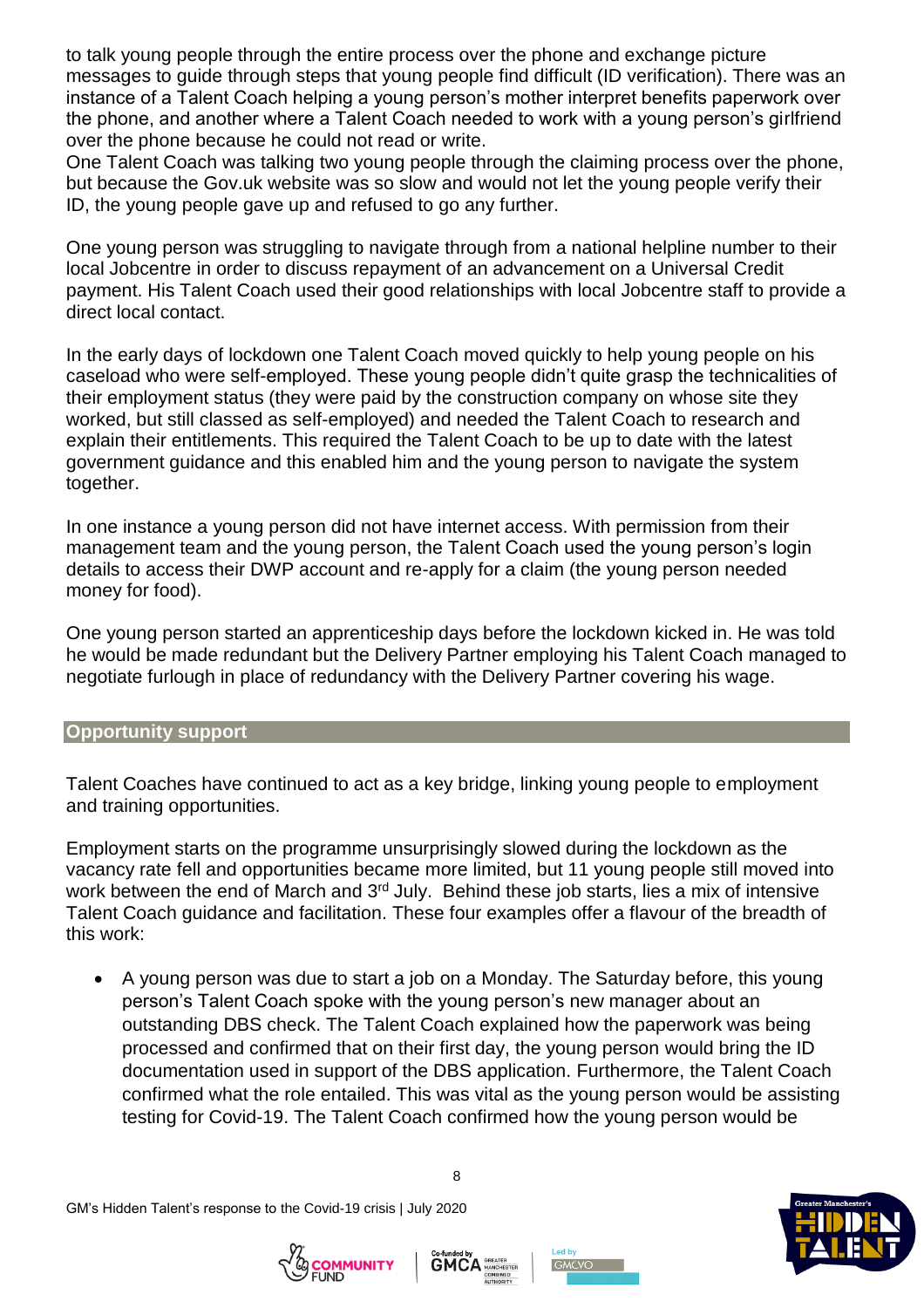protected and in doing so, provided reassurance that contributed to ensuring the young person started in the role.

- Continuing a model employed before lockdown, one Talent Coach negotiated a job opportunity where the first week was a paid trial, paid for by the Delivery Partner.
- One Talent Coach helped a young person secure a job as a special residential support worker for young people. Although the young person had a degree in PE and long-term wanted to work in a sports coaching capacity, the Talent Coach suggested he look into residential support work to get more experience of working with young people. Working remotely, the Talent Coach helped him amend his CV to align with these kind of roles and worked on his interview technique.
- Similar to the above, one Talent Coach worked with a young person to broaden their opportunities by applying for a job (as a carer) they had not previously considered  $-$  as a stepping stone to their dream job (nursing). The Talent Coach worked with the care provider to help the young lady through the recruitment process and secure the job.

All Talent Coaches have sent opportunity details through to young people.

The social networking platform Workplace<sup>4</sup> has been used by the Project Team and Delivery Partners to share employment and training opportunities with one another. One Talent Coach used Workplace to promote a series of online creative writing and podcasting workshops they were hosting. Seeing this, another Talent Coach encouraged one of their young people to take part. She really enjoyed the creative writing sessions, saying that they had helped her rekindle an interest in the arts. The fact these sessions were online, removed the travel barrier for this young person. Had physical attendance been required, her Talent Coach believes the young person would not have participated because of their associated anxieties around travelling from Bolton to central Manchester.

During lockdown, a young person with Asperger's and ADHD has been helped by their Talent Coach to successfully apply for a place on a creative arts course at a specialist college. The college provides creative education for young people with additional learning needs. This opportunity was also brought to the Talent Coach's attention via Workplace.

Where some young people did not have the hardware or connectivity to engage in online courses, one Delivery Partner managed to secure free tablets – loaded with sim cards – through a training agency.

Other remote learning successes include one young person who gained their Maths and English Level 1 via Google Classroom, and another young person who completed an Alison psychology course.

9



l





<sup>4</sup> Workplace by Facebook was introduced as a knowledge and information sharing tool on GM Talent Match it was retained for GM's Hidden Talent.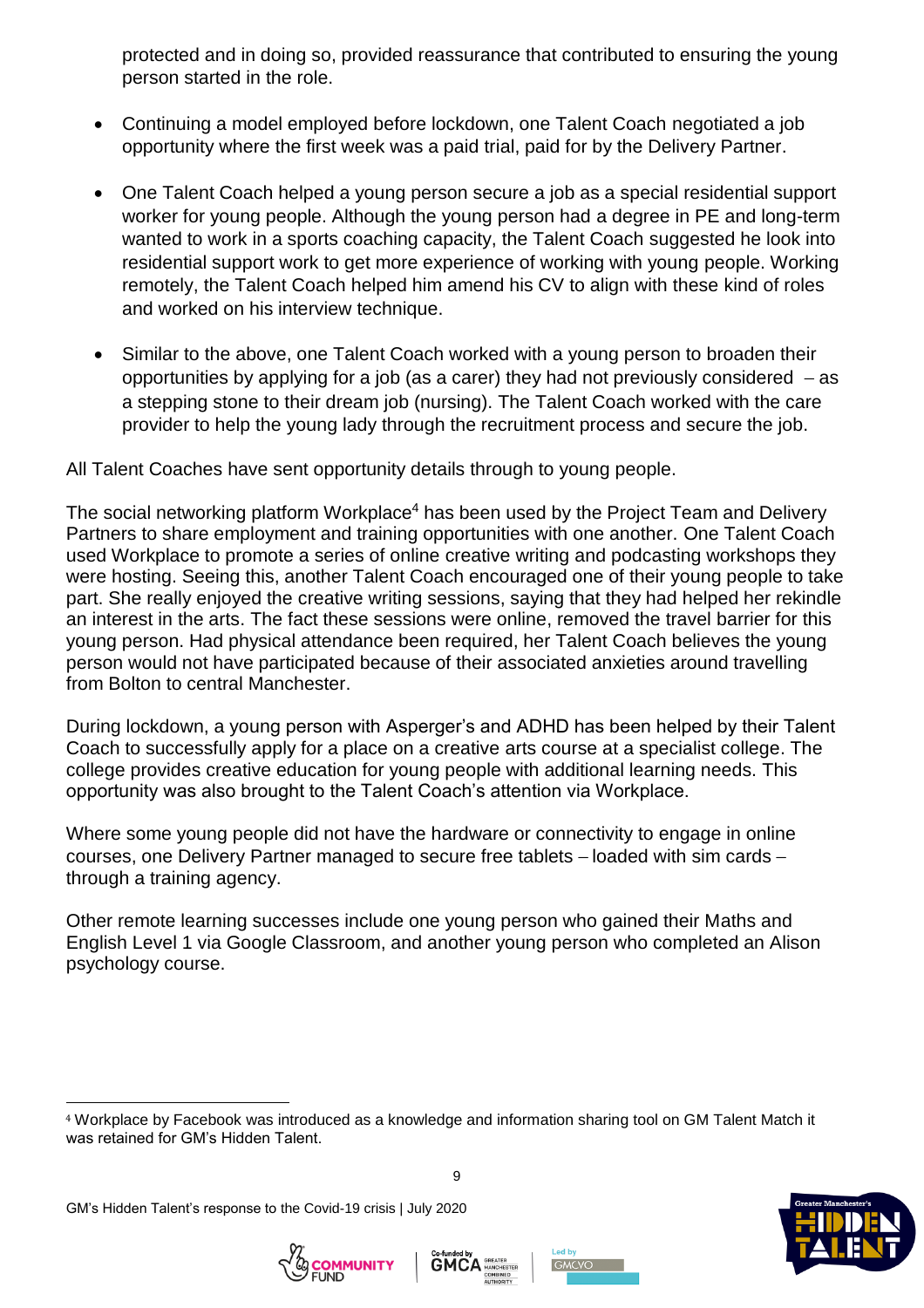Delivery Partners were chosen on the basis of their ability to help young people with personal, social and emotional difficulties. At the core of GM's Hidden Talent is the ethos that overcoming these barriers, is indivisible from the ultimate aim of securing employment.

It bears stressing that the wellbeing needs of different Talent Coaches' individual caseloads varied markedly in some instances. In part this is reflective of Delivery Partners respective specialisms. For example, one Delivery Partner's referrals come from colleagues and partners who work in the field of mental health support. All of these young people presented with mental health difficulties and arrived with accompanying information about existing and complex mental health problems.

Surveying young people revealed that the top three areas that Talent Coaches had helped with during lockdown were:

- 1. Just being somebody to talk to (84% of respondents)
- 2. Able to share my concerns with them (79%)
- 3. Helping with my mental wellbeing (58%)

Examples of these kinds of support have been plentiful.

One young person was having suicidal thoughts at the start of the lockdown. These thoughts were linked to feelings of panic and a fear of going out of the house with the virus at its peak. The Talent Coach checked in him with him daily and felt qualified to use her knowledge of therapeutic interventions, such as grounding exercises, to successfully manage the situation.

At the start of lockdown the same Talent Coach helped another young person by mediating in a family argument. The young man had left home and travelled to other relatives in London. The Talent Coach was one of the first people the young person contacted at their time of crisis, proving the high level of trust that was in place between them and the Talent Coach.

Talent Coaches have educated young people around self-care practices like good diet and sleeping / exercise routines. One Delivery Partner organisation lent a young man a bike to encourage him to exercise and began delivering food parcels to all of their young people and their families (the Delivery Partner was working with a church who are acting as a food hub, and also acting as a community link for an independent sponsor who were sourcing food). Young people working with another Delivery Partner Organisation attended a group Zoom wellbeing session led by a local mental health awareness organisation.

One young person was very concerned about the prospect of going back to work as they hadn't left the house in a number of weeks. They met up with their Talent Coach to go for a socially-distanced walk around their local park:

*"It was a really positive time. We discussed everything from family, wellbeing, confidence and the future. We talked about what his options with returning to work are. I've worked with the employer to arrange a phased return to work. Most of the young person's social contact came through work and since being furloughed they've suffered a dip in confidence. The phased return will help reintegrating more gently."*







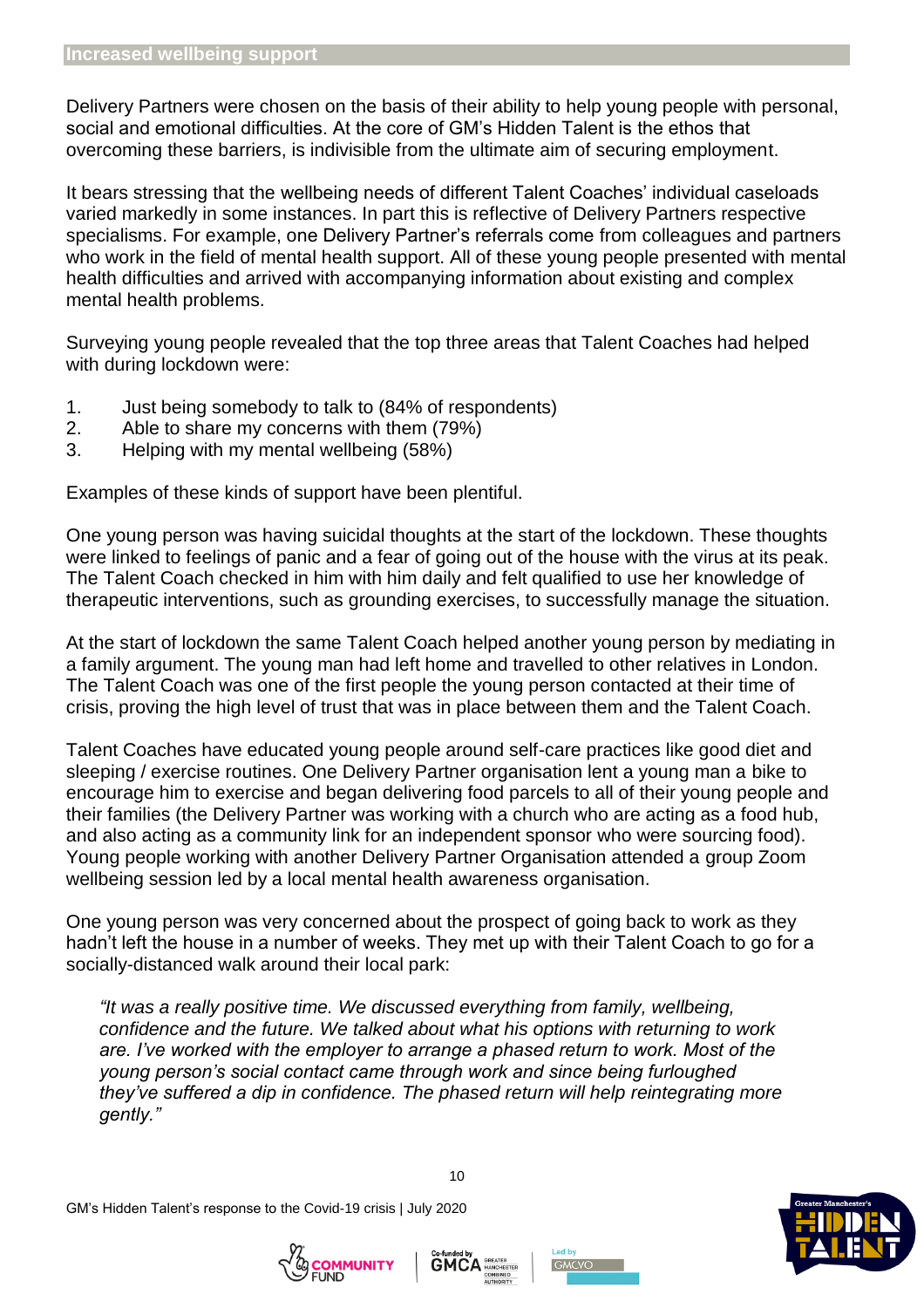Before socially distanced walks became a possibility, one Talent Coach was hosting virtual walks. She would video call a young person and together they would walk around their respective local neighbourhoods and talk about what they saw and how they felt. Similarly, Talent Coaches were willing to share their own Covid-associated mental health and wellbeing concerns. Three Talent Coaches have talked about how 'putting a personal spin' on the challenges of social distancing, has prompted more open conversations.

**42nd Street**

The nature and flexibility of support provided by 42<sup>nd</sup> Street has continued to benefit those in receipt.

Ordinarily young people would attend 12 psychosocial support sessions with a 42<sup>nd</sup> Street mental health practitioner. Recognising the upheaval caused by Covid-19, five of the 13 young people working with 42nd Street have chosen to pause their counselling sessions. Some young people were finding it difficult to discuss everything they wanted to over the phone / online and others did not have safe and confidential space at home.

Where sessions have been paused, 42<sup>nd</sup> Street are maintaining weekly catch-up calls with young people and their parents. Where remote counselling has continued, young people have been guided on managing low mood, anxiety, panic attacks and suicidal thoughts. Before March, some young people had been implementing strategies to get them out of the house more and socialising with positive peers, they have instead been focusing on healthy lifestyle goals:

*"We talk about those small, positive changes young people can affect. This can start with getting up at a set time in the morning and deciding what needs doing straight away. You start small with things like making the bed, cleaning teeth and slowly add to this."* **42nd Street mental health practitioner.**

To dovetail with this work, one Talent Coach has been talking to their young people about how the mind works and has been sending young people reflective self-help exercises.

42<sup>nd</sup> Street have also delivered two virtual training sessions for the Talent Coaches: *Employment rights in relation to young people and mental health* and *Supporting LGBTQ+ young people with their emotional health and wellbeing.* These sessions, along with four additional training days given earlier in the Hidden Talent programme, have given the Talent Coaches more confidence and knowledge when speaking to young people about their mental wellbeing. 42<sup>nd</sup> Street had carried out a skills audit and asked the Talent Coaches which training sessions they would most benefit from. These were then prioritised and carried out in that order.

Since March, 42<sup>nd</sup> Street have reported lower than expected levels of referrals from Talent Coaches. This is perhaps partly explained by the fact some Talent Coaches have said they will only fully understand the extent of young people's needs and circumstances when they can meet in person. Another possible reason is that Talent Coaches have needed to prioritise sustaining their own relationships with young people at a time when contact has proved difficult. Furthermore, one Talent Coach reported that a young person he believed would benefit from 42nd Street support, is reluctant to do so at present. The Talent Coach believes this is because of reservations around speaking to and working with new people.

GM's Hidden Talent's response to the Covid-19 crisis | July 2020







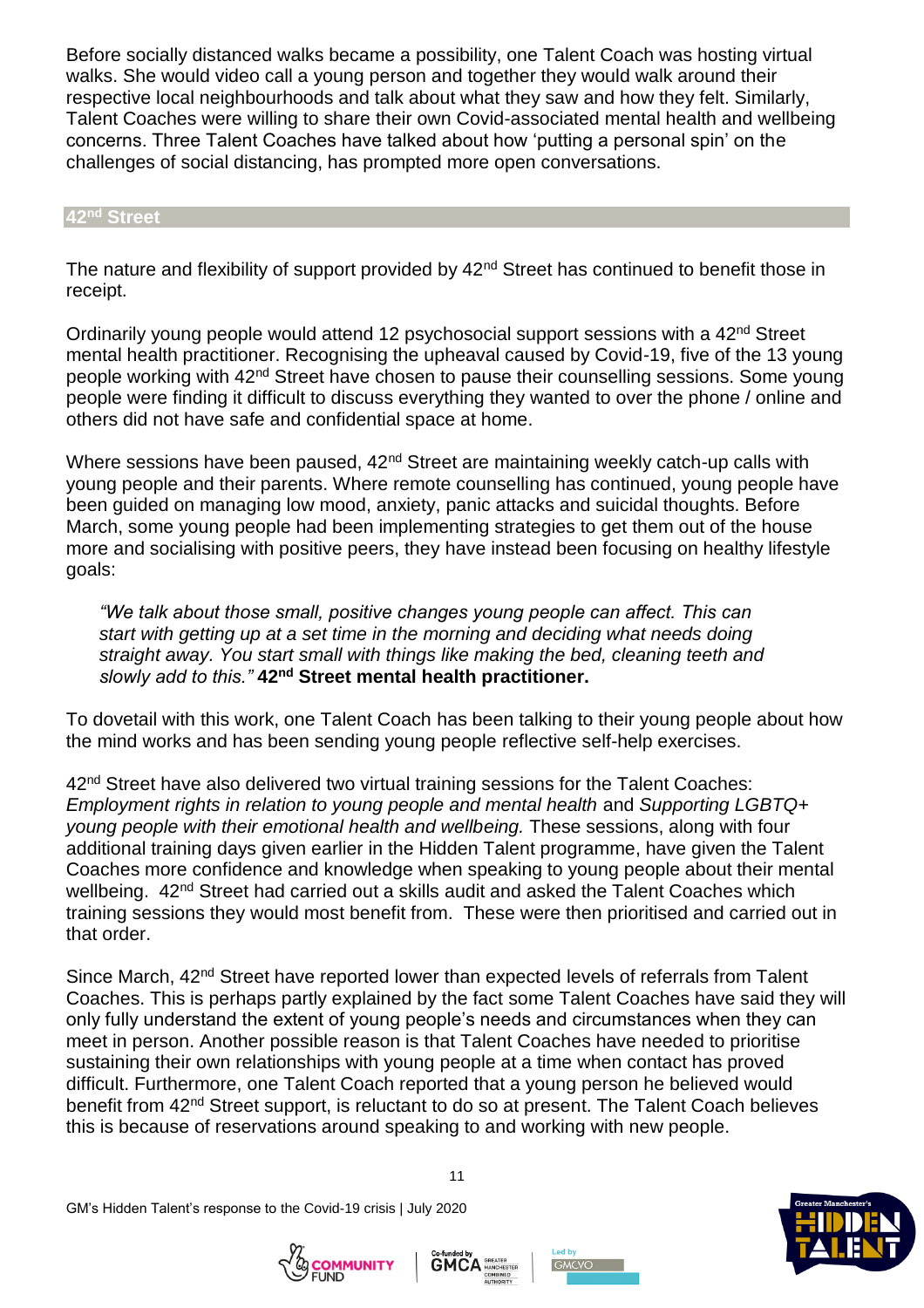The referral pathway between Talent Coaches and 42<sup>nd</sup> Street will continue to be monitored throughout the remainder of the programme but the fact is, many Covid-specific health needs have been addressed directly by Talent Coaches themselves, many of whom have longstanding experience and training in wellbeing support.

# <span id="page-11-0"></span>**Section Three: Halted / interrupted progress**

#### <span id="page-11-1"></span>**Low confidence**

There is no masking the fact that Covid-19 has badly impacted the positive steps being made by some young people.

In our survey, we asked young people to use a sliding scale to rate how much the lockdown was affecting their progress:



From here, we asked young people to compare what goals they were working towards prelockdown, with those they were still able to work on under lockdown. Below is a sample of some standout results:

| Goal                                | <b>Working towards</b><br>pre-lockdown | Not able to work towards<br>during lockdown |
|-------------------------------------|----------------------------------------|---------------------------------------------|
| Doing things to build my confidence | 75%                                    | 40%                                         |
| Socialising                         | 55%                                    | 65%                                         |
| Getting out of the house more       | 65%                                    | 60%                                         |
| <b>Creating routines</b>            | 50%                                    | 50%                                         |

These four goals can all be categorised as employability 'building blocks'. Achievement in these areas provides a social and emotional bedrock: a position of stability from which to start looking for work.

Pre-Covid-19, one Talent Coach's caseload was characterised by low confidence issues. These manifested in a reluctance to go out of the house; meet other young people or use public transport. The bulk of this Talent Coach's work had involved developing independent travel behaviours and placing young people in different social situations: all work that had to stop due to lockdown.

Several Talent Coaches said that confidence levels cannot be truly assessed until they are able to meet in person with young people. In addition to the previously referenced welfare walks with young people, as of the second week of July 2020, most Talent Coaches had been cleared (by their managers) to begin having face-to-face welfare checks with young people at their front doors or in their gardens. In some cases, it is possible young people's progress may be further impeded by a reticence to meeting in-person with their Talent Coach.







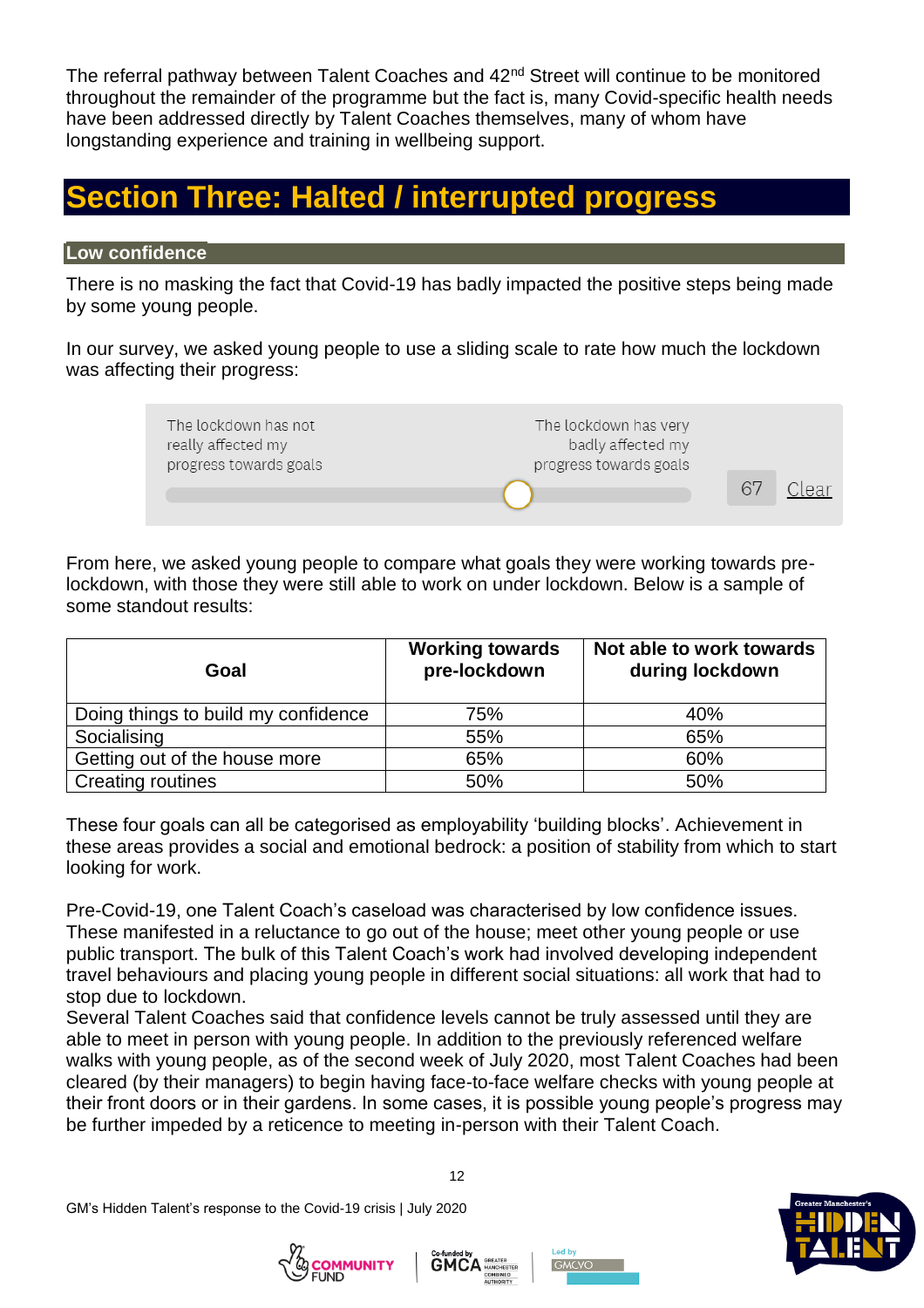The Project Team will monitor this. It may be that as social distancing relaxes and the economy opens up, young people are less apprehensive, however, at the peak of the pandemic, the Talent Coach with the largest caseload said that a 'large number' of their caseload were too scared to both leave the house, and look for work. One young person working with this Delivery Partners' other Talent Coach left a new job after a week, due to fears of working in close proximity with their colleagues.

Delivery Partners' individual arrangements around re-opening their premises will need to be tracked. Whilst some offices / centres are now open for some face-to-face appointments with young people, others do not anticipate starting this work until the autumn. One Talent Coach, whose office is now open for drop-in sessions, said they faced the quandary of not wanting to ask people to travel to their offices on public transport, but at the same time feeling like some young people would benefit hugely from attending.

It bears consideration that some types of work will still be constrained by setting. Talent Coaches have reported the difficulty of helping with writing / job application when not being able to sit face-to-face with young people. Some Talent Coaches may return to their tried and tested approach of meeting young people in 'neutral' venues (e.g. coffee shops) to do this work, but again, this is contingent upon young people being comfortable with such arrangements.

The programme will need to take into account that one Talent Coach is considered in the 'clinically extremely vulnerable' category and will continue to offer virtual support to her clients pending further guidance.

#### <span id="page-12-0"></span>**Keeping focus**

Many Talent Coaches have spoken honestly and openly about their difficulties in keeping young people motivated since March.

Talent Coaches report that young people's life circumstances and experiences conspire to bring about a state of inactivity. Some young people lack working role models and have been surrounded by a culture of worklessness in which there is no pressure from family / friends to find work. At registration, half of the young people on GM's Hidden Talent do not know what job they want, or what skills and qualifications they need to progress. Over one quarter have never worked or volunteered before. Some with very low confidence can feel destined to fail; avoid pursuing opportunities but then end up feeling worse as a result of inactivity.

Talent Coaches were concerned that young people were starting to fall back into old habits such as smoking increased amounts of cannabis and using social distancing measures as a chance to stay in to play computer games. These assessments, although frank, are nonjudgemental. The levels of empathy, attention and care offered by Talent Coaches are evident throughout this report.

For these reasons the setting of tangible, achievable goals is crucial for young people. '*Not being able to work towards something'* was the second most common challenge under lockdown (for young people who completed our survey). In addition to interrupted travel training, Talent Coaches have struggled to keep young people working on goals related to time-keeping and routine. Prior to lockdown, Talent Coaches with one Delivery Partner would arrange meetings at times which compelled young people to be up and out of the house at a

GM's Hidden Talent's response to the Covid-19 crisis | July 2020







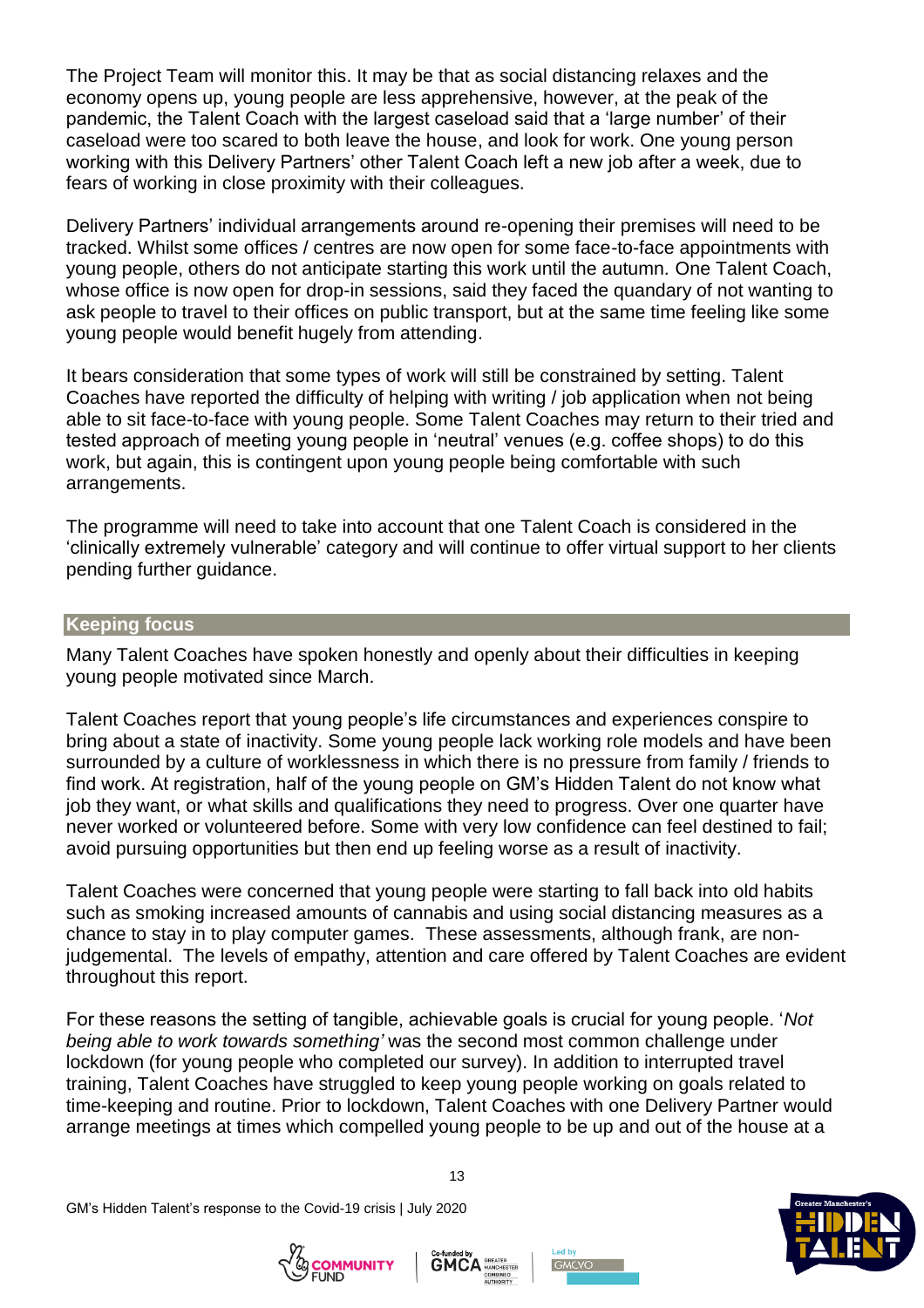reasonable hour. Another Delivery Partner's Talent Coaches would ordinarily pick up young people, bringing them to their office to revise and prepare for CSCS (Construction Skills Certification Scheme) tests. Although these tests have now restarted, Talent Coaches felt that earlier in lockdown they couldn't be certain (without seeing them) that young people were preparing for them.

One Talent Coach noted that a couple of their young people's focus was likely being hampered by negative peer influences. Had the Talent Coach been able to meet with young people they felt they could have acted as a more effective counterbalance:

*"He's spending more time with people who, in the past have held him back by saying things like, "What do you need a job for?" He can be impressionable and he's taken a few step back as a result."*

#### <span id="page-13-0"></span>**Interruptions to employment**

Of the 45 young people who had entered *sustainable* work<sup>5</sup> before the lockdown, 10 were furloughed, six were temporarily laid off before returning to work, and three lost their jobs. At the start of July, one Talent Coach was uncertain whether or not some young people on their caseload would still have jobs at the end of the Coronavirus Job Retention Scheme. The same Talent Coach has been chasing training providers, asking if they will extend traineeships to account for the months two young people have missed.

One Talent Coach felt he could have prevented one young man leaving his job at the beginning of lockdown. The Talent Coach would ordinarily have dropped in on this young man at home, or seen him at a weekly jobs club hosted in a community centre, and perhaps been able to talk him out of leaving.

Delayed start dates and interviews have been a theme across several caseloads, whilst keeping young people focused on job searching in the context of a constricted labour market is proving tough for some Talent Coaches. In early July, one Talent Coach felt they had 11 young people emotionally ready for work but was struggling to find appropriate job openings. One Delivery Partner organisation had sent an email shot to 200 employers, asking about entry level roles and offering them support with any recruitment needs. As of early July they had received no contact from employers and were going to chase up.

Pre-Covid, one Delivery Partner organisation had been trying to encourage local employers to capitalise on a local authority-wide offer of subsidised employment for young people who are not in education, employment or training. These discussions came to a halt as they encountered businesses working with skeleton staff who were pausing recruitment.

As employers prioritise keeping existing staff and stability, rather than recruiting new staff, workplace visits, placements and work experience have been paused.

14









<sup>5</sup> Under the GM's Hidden Talent Partnership Agreements, the programme records employment outcomes where the role is a minimum of 16 hours per week, paid at the National Minimum Wage (or Apprentice Wage) and expected to last six months.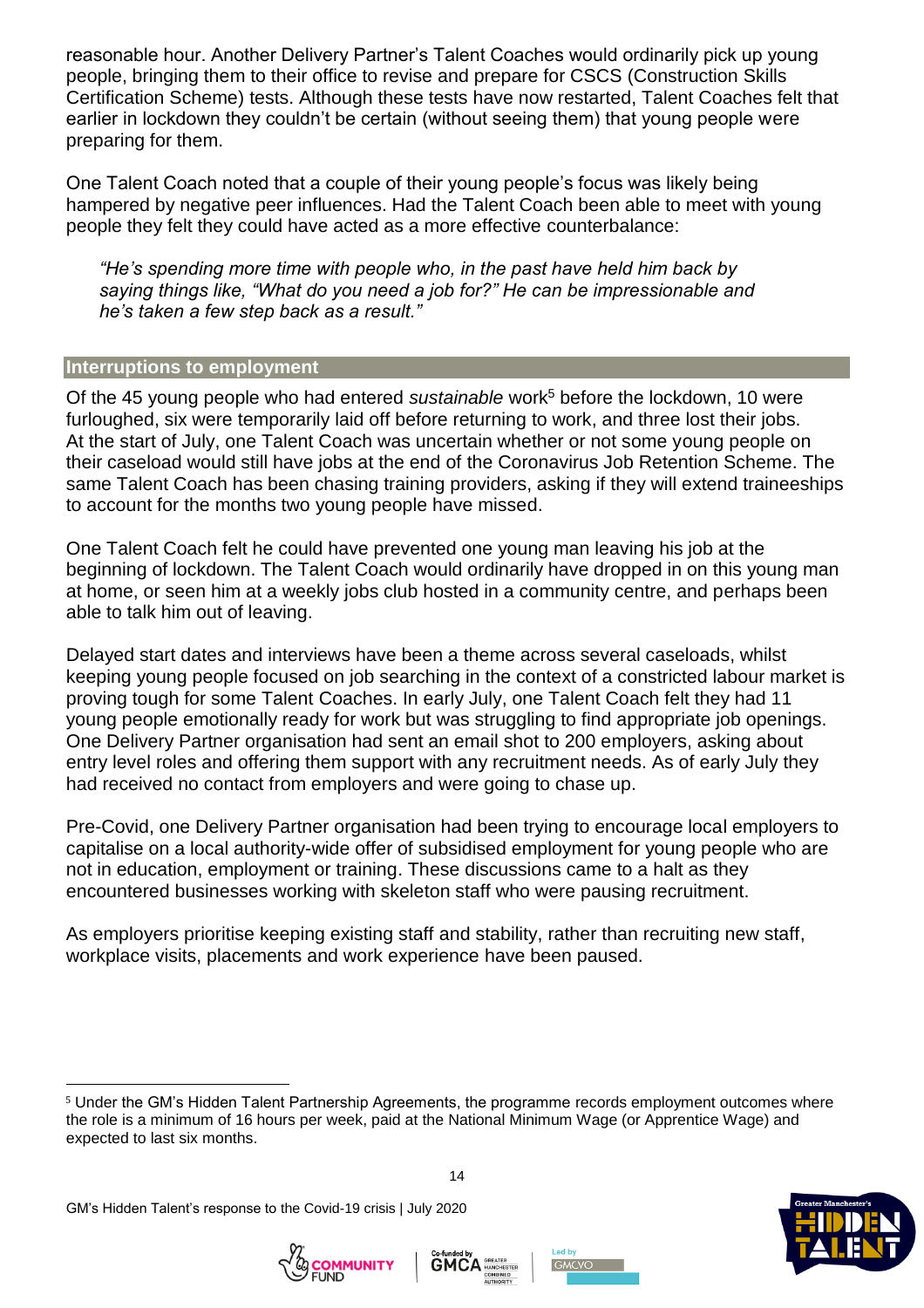# <span id="page-14-0"></span>**Section Four: Interrupted referral pathways and new sign-ups**

GM's Hidden Talent has four potential referral pathways:. Young people are referred by:

- other organisations
- other programmes / teams / branches operating within a Delivery Partner organisation
- word of mouth (young people's friends and family tell them about the Delivery Partner)
- self-referral (often as a result of a Delivery Partner's high standing and reputation within the community).

Given that Delivery Partners are charged with identifying a demographic of young people who are – as the 'hidden' classification suggests – hard to find, a recent fall in the number of referrals was not wholly unexpected. Pre-Covid-19, Delivery Partner had been establishing links with other organisations working with young people within the respective boroughs in which they operate. Covid-19 has badly interrupted Delivery Partner's headway on this front:

*"The last conversation I had with my previous referrers was very unsure. They were not confident of the number of young people that they will come across, as their visits with young people have been massively reduced. Many services have furloughed staff and many others are on such small staff teams that they are struggling."* **Talent Coach.**

Other Delivery Partners echoed this problem, with one adding:

*"It has been very noticeable just how so many agencies have become very inward looking and dropped contacts with partners because of the pandemic."* **Talent Coach.**

Referrals from Early Help services, a homeless charity and a single point of access (SPA) have slowed or stopped altogether (as of early July). Time will tell how long these pathways are disrupted. These referrals are contingent upon on engagement within a triage ecosystem. SPAs are reliant on referrals coming through from GPs and statutory services and Early Help assessments depend on communities and families feeling safe to engage in meetings.

One Talent Coach believed she had not been able to sign more young people onto the programme because of not seeing young people face to face. They said that in initial meetings young people would bring along their friends, some of whom she'd been able to work with.

The impact in interrupted referral pathways is seen in the numbers of new sign-ups. In the April – June quarter, only six young people joined the programme. This has left the programme at 70% of its target registrations for the end of June. In contrast, at the end of March, the programme had achieved 91% of its target registrations. The drop-off, as well as being explained by the above interruptions, is also mitigated by a number of expected sign-ups that are awaiting paperwork completions and first face-to-face meetings that will confirm eligibility criteria. A couple of Talent Coaches will also have new sign-ups once young people they know turn 18 (and therefore become eligible).







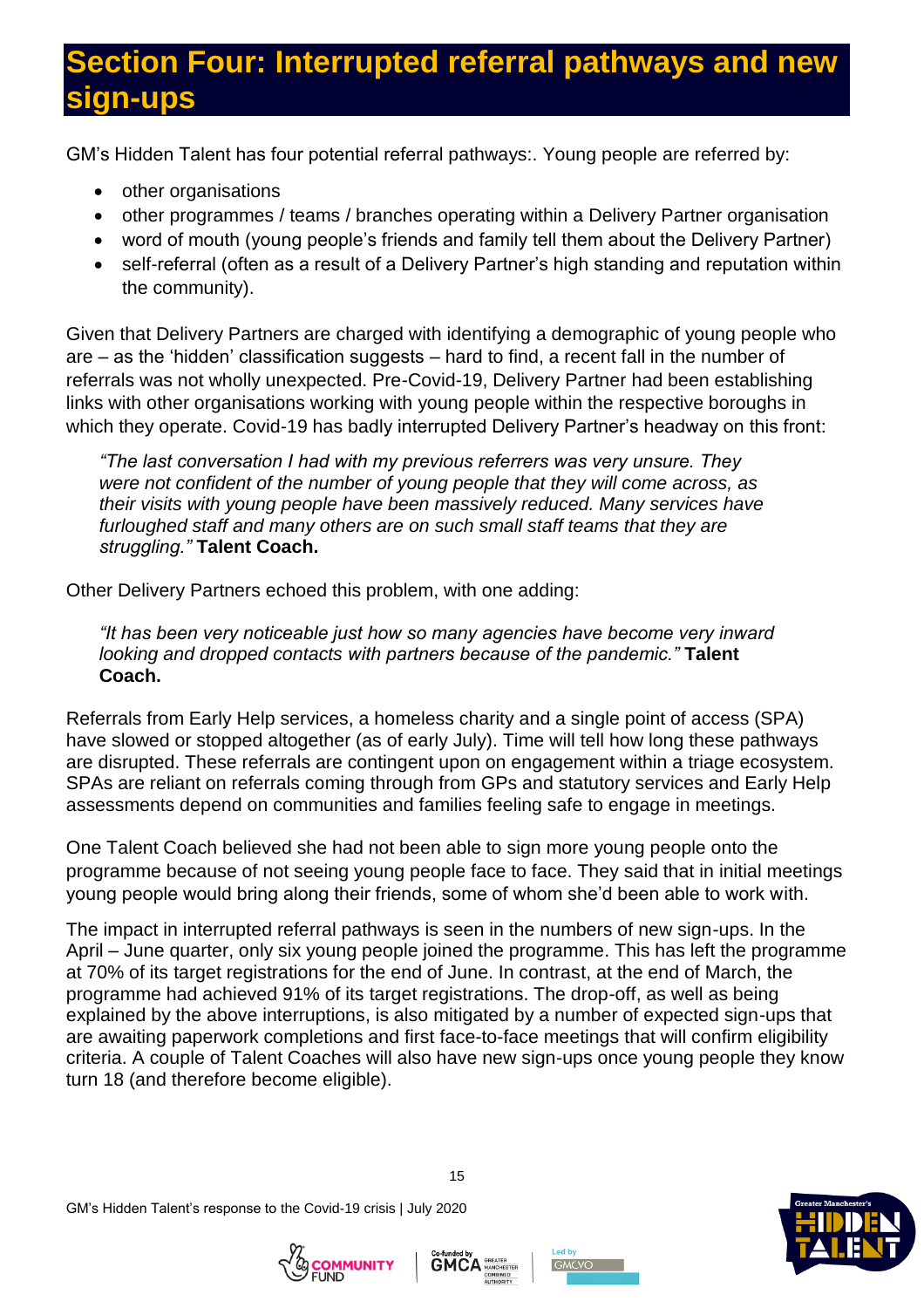All Talent Coaches acknowledge that establishing personal connections with young people at the earliest opportunity is vital to laying the foundations of trusting relationships. Engaging with a newly registered young person who they have yet to meet face-to-face, is proving a challenge for one Talent Coach. The Project Team need to keep an open dialogue with Talent Coaches about any difficulties in establishing new relationships particularly as some of the new young people, who have been referred will need understanding and sensitive support because of their personal circumstances, such as overcoming addiction or being a victim of domestic abuse.

# <span id="page-15-0"></span>**Conclusions and concomitant priorities for the remainder of the programme**

**1. One-to-one key workers who are trusted and liked by young people, can provide far-reaching employability support at a time of crisis. Covid-19 has reinforced how well placed the VCSE sector is to deliver this kind of wide-ranging mentoring and coaching.**

This report has shown how GM's Hidden Talent's support extends far beyond what might typically be considered traditional careers advice and guidance.

Underpinning the breadth of this support are high quality relationships. Talent Coaches care about their young people and young people respect and listen to their Talent Coaches. This has enabled contact to be maintained with caseloads throughout a barely conceivable set of circumstances. The depth and variety of support highlighted in this report has only been possible because of the strength of Talent Coach-young person relationships, and Talent Coaches willingness and ability to assist in all areas of a young person's life.

Eight out of nine of the Delivery Partners employing Talent Coaches are VCSE sector organisations. All Delivery Partners were chosen because of their expertise in engaging and building relationships with young people. Some organisations are at the heart of their communities and possess insight into local opportunities / a strong understanding of the local support ecosystem. Some organisations are synonymous with 'getting on' in life and approached by young people for this reason. Others have specialisms working with target groups and unpicking complex needs. Whatever their particular focus, all Delivery Partners share a flexible approach that has served young people incredibly well throughout the Covid-19 pandemic.

Unrestrained by a contrived or unnecessarily prescriptive delivery model with fixed parameters, Delivery Partners have seized the initiative and done what they can.

### **2. Young people are more engaged face to face**

Young people have been badly impacted by not being able to see their Talent Coaches in person.

GM's Hidden Talent's response to the Covid-19 crisis | July 2020







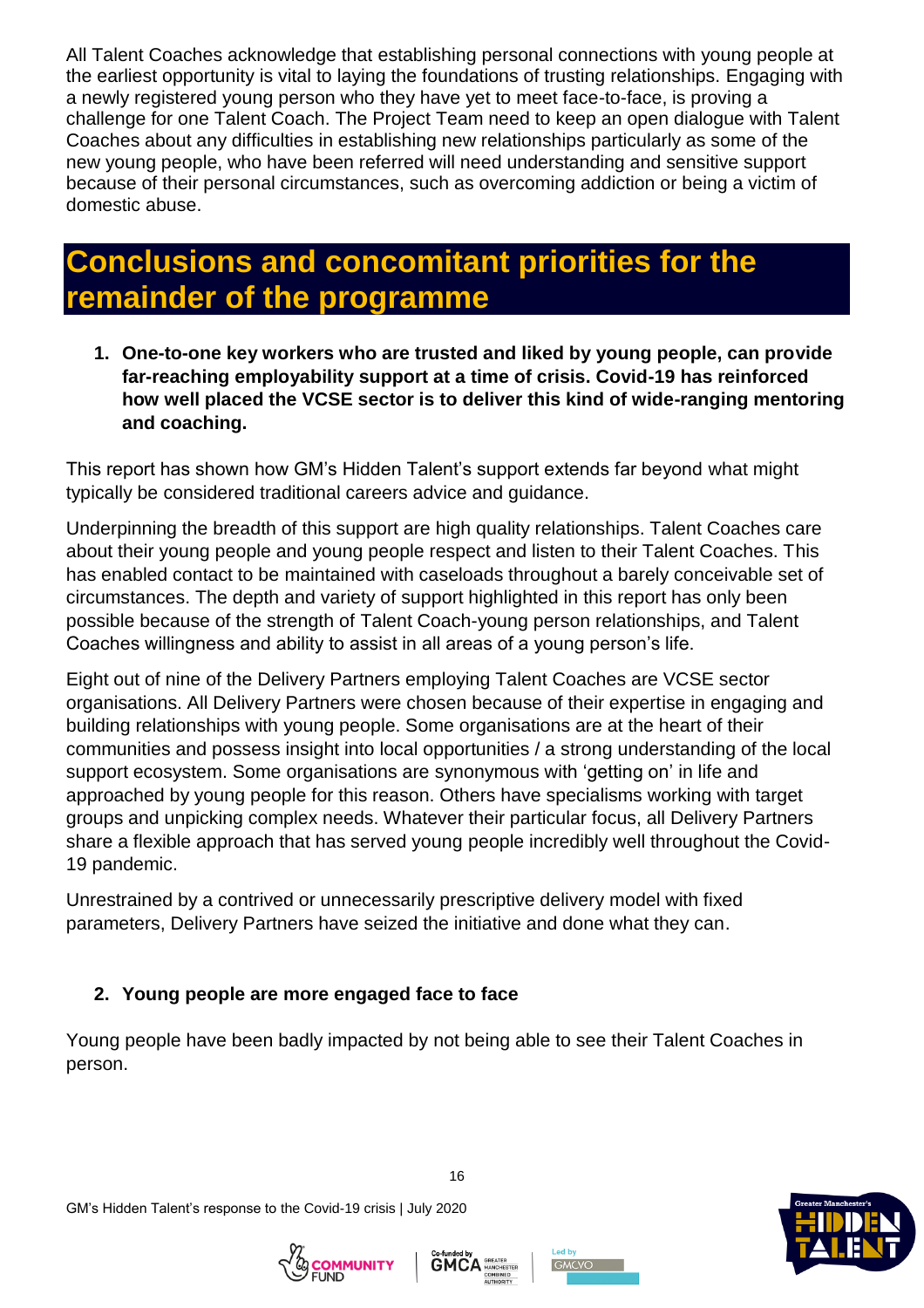Whilst Talent Coaches have innovatively adapted their ways of working, maintaining young people's progress to re-entering education or towards work has been more difficult when working remotely.

Young people have preferred to keep in touch via messages and phone calls rather than video calls. Phone calls, by nature, have been shorter than face to-face meetings and have not been able to explore issues and options in as much depth.

When they do meet with Talent Coaches in person, some young people's focus for the remainder of the programme will be on repeating and revisiting the confidence building work they had done pre-lockdown.

The freedom with which Talent Coaches and young people are able to meet in person will need to be monitored closely for the remainder of the programme. This, combined with repeating work to get young people work-ready, will likely have a bearing on programme outcomes such as employment outcomes and young people's scores under our proximity to the labour market measure.<sup>6</sup>

### **3. At a time of crisis, contact with Delivery Partners has been key**

Strong relationships with Delivery Partners going into lockdown meant that a culture of transparency, whereby Delivery Partners have not been afraid to share difficulties, had already been created.

The Project Team's existing understanding of how Delivery Partners and Talent Coaches work, ensured that the right questions could be put to individuals.

[Increasing the frequency of communication](#page-0-0) with Delivery Partners has proved effective in that there has been more sharing of successes, challenges, tips, and opportunities for young people. The increased use of [Workplace](#page-7-0) as an information sharing platform has led to take-up of new college courses, training and employment for a number of young people.

### **4. The full impact of Covid-19 on young people's mental health and wellbeing is still unclear. The Project Team will continue to explore what provision best addresses young people's mental health and wellbeing needs, and the professional relationships that underpin this.**

Talent Coaches have said they will only fully understand the extent of young people's wellbeing when they can meet in person and at length. Maintaining open dialogue with









l <sup>6</sup> To assist in the evaluation of all of 21 Talent Match programmes, Sheffield Hallam University developed a tool to measure a young person's proximity to the labour market. The measure used details about a young person's current situation to generate a score. This 'distance travelled' measure is being used again on GM's Hidden Talent. It serves as an additional gauge to assess the impact of Talent Coaches' employment support – instead of simply looking at whether or not a young person secures employment.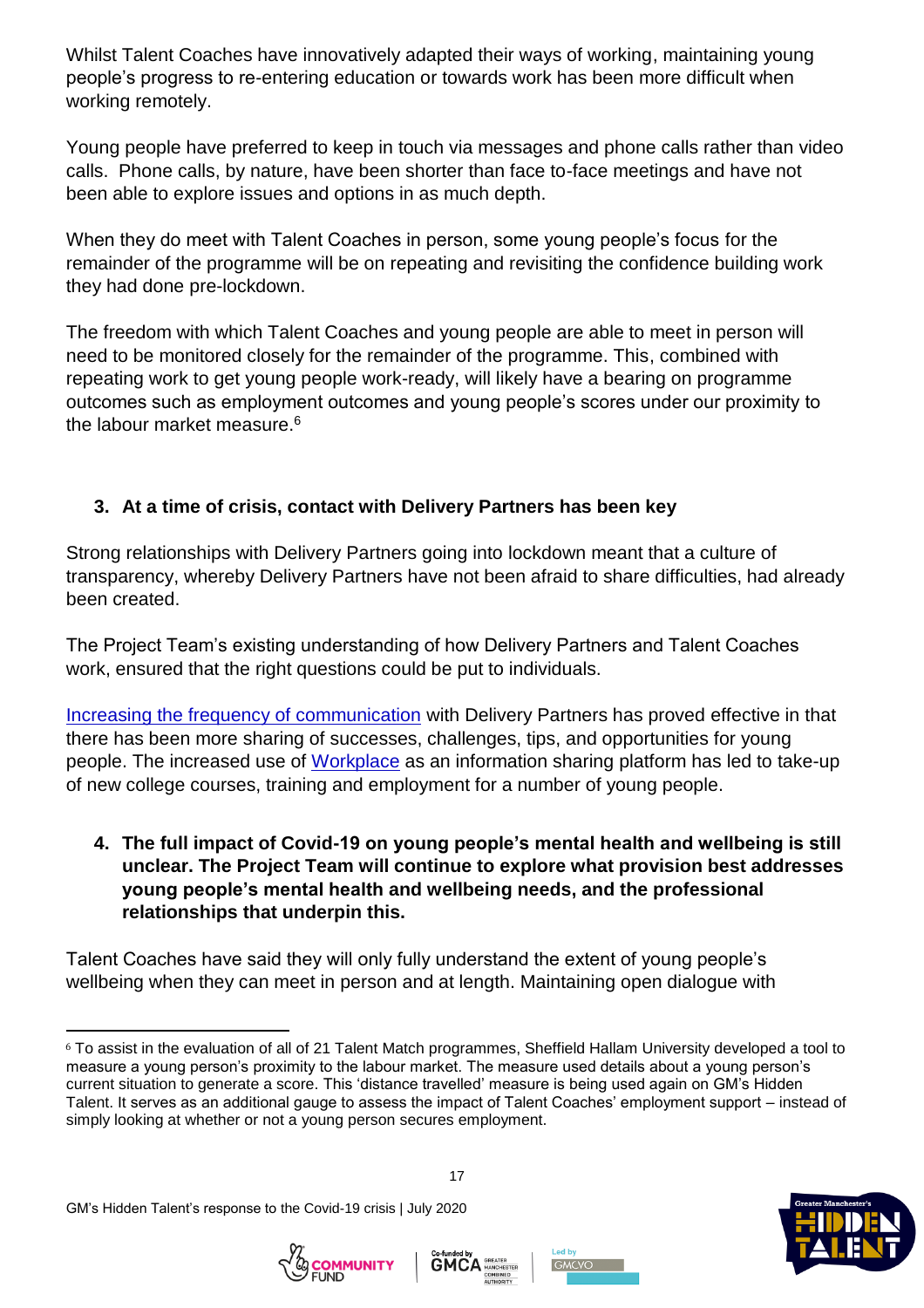Delivery Partners about young people's frame of mind will tell us how difficult young people are finding the changed world that Covid has left in its wake.

The specialist mental health support from 42<sup>nd</sup> Street is having an unquestionably positive impact for those in receipt of it. Having direct access to mental health practitioners is a boon for the programme and young people. Equally however, Covid-19 has shone a light on how adept some Talent Coaches are at maintaining young people's mental wellbeing. The Project Team has worked hard to explore the lower than expected number of referrals to 42<sup>nd</sup> Street support. We will continue to work with all the Delivery Partners so that the young people on Hidden Talent have appropriate access to mental health support.

42<sup>nd</sup> Street have delivered two online mental health training sessions for Talent Coaches during the lockdown. These sessions will continue during the remainder of the GM's Hidden Talent programme. This will continue to inform Talent Coaches about mental health and wellbeing as well as increasing their knowledge of appropriate support.

### **5. The Project Team will closely monitor programme referrals**

Referrals of young people to GM's Hidden Talent have slowed significantly since the Covid-19 lockdown. This is mainly a result of existing referring agencies and organisations not being in a position to refer on.

At the same time, Covid-19 has created potential for an increase in the numbers of young people who become hidden (due to large numbers of disrupted onward journeys into further education or work and the potential of further cuts to youth services).

Local community organisations and those within the VCSE sector, who do refer young people to Hidden Talent, are starting to increase the work they are doing. As the contact they have with young people starts again we are hoping the number of new referrals from them will grow over the next few months.

The Project Team will continue to enable partnerships between Delivery Partners, local organisations, and individual Local Authorities so that referrals will come from stakeholders across GM.

### **6. The Project Team will closely monitor employment and training starts in a post-Covid-19 labour market. We will continue to share our intelligence with key regional and national influencers within the youth employment sphere.**

The Project Team already capture the essential details about employment starts (wage, name of employer, sector, hours worked etc.) Taking note of where young people secure jobs post-Covid-19 will help to inform regional recovery work. Amidst fears that job losses will disproportionately impact the least secure, gig economy and entry level jobs that are often







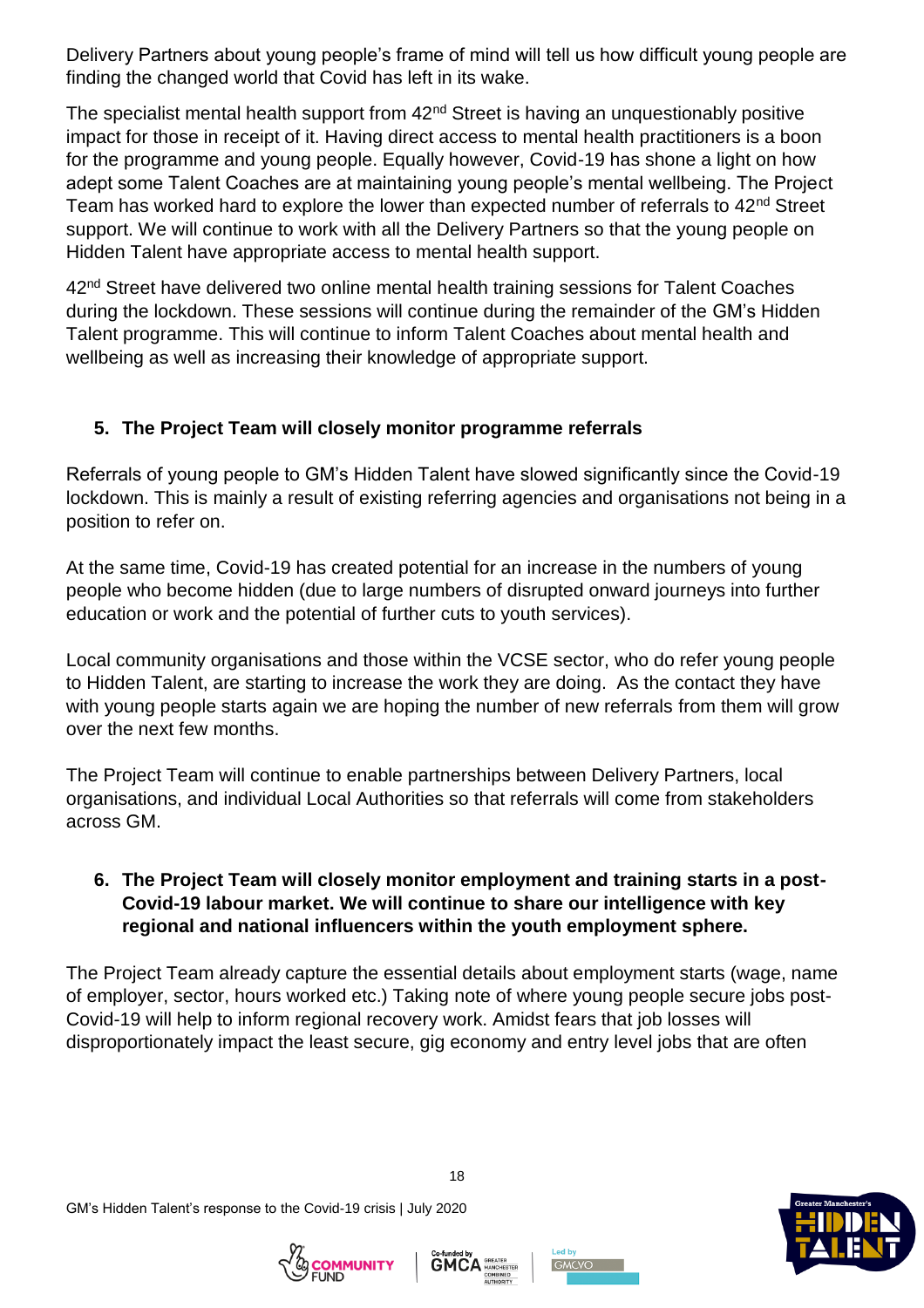young people's gateway into work<sup>7</sup>, it will be imperative to keep asking Delivery Partners what opportunities are / are not available for young people.

The Project Team can feed this information up to GM-based strategic groups with which they are involved. Intelligence around the points at which young people experience barriers to job starts (e.g. lack of opportunity in the first place, skills disconnect, overly demanding recruitment) can help to influence regional recovery programmes. Intelligence from Delivery Partners can also guide future employer engagement work. By finding out which employers are recruiting young people, the Project Team can potentially harvest examples of good recruitment practices.

The Project Team will work with the [Youth Guarantee's Task Force](https://www.greatermanchester-ca.gov.uk/what-we-do/young-people/youth-task-force-and-young-person-s-guarantee/) to develop post-Covid-19 provision and policy for young people in Greater Manchester.

In response to the Covid-19 crisis, Impetus, Youth Futures Foundation, Youth Employment UK, the Institute for Employment Studies and The Prince's Trust formed the Youth Employment Group (YEG), to bring together key leaders and experts around the youth employment sector to help drive the UK's response.

As a member of the YEG the Project Team, along with Youth Panel members, attended working groups and contributed ideas towards the government response.

We gave feedback on the YEG's draft recommendations that have been submitted to central government and the relevant departments. The Youth Panel contributed to this feedback using their own experiences, to comment fully on the draft recommendations.

Our feedback included:

- Advising that funding cuts to youth services have meant that young people have fallen through the cracks with some becoming 'hidden'. By having more youth services, people will know what support and guidance is available.
- Agreeing that virtual work placements and tours would save on travel and time costs. These would be positive for people with mobility or anxiety-related difficulties.
- Sharing reservations about how those young people who are not able to work full time because of health conditions and disabilities, will fit into the Kickstart scheme. We also shard concerns as to how local the scheme's roles would be.
- Stressing how valued relationships with local organisations improves young people's wellbeing, increases their confidence and allows them to progress with education, training or finding employment. That trust with a Talent Coach-type figure can be key in opening up and asking for help as not all places are accessible with a welcoming atmosphere.
- Pushing for reliable statistics from jobcentres to show how successful schemes like the Youth Obligation are, as they don't know how many people move into employment after these sessions.
- Acknowledging that incentives are needed for employers to increase wages for apprenticeships so that people are encouraged to start them.

<sup>7</sup> According to the *[Class of 2020](https://www.nuffieldfoundation.org/news/covid-19-pandemic-could-increase-youth-unemployment-by-600000-this-year)* report by the Nuffield Foundation, one-in-three non-graduates, and one-in-five graduates, have got their first employment experience after education in sectors such as retail, hospitality, travel and leisure.